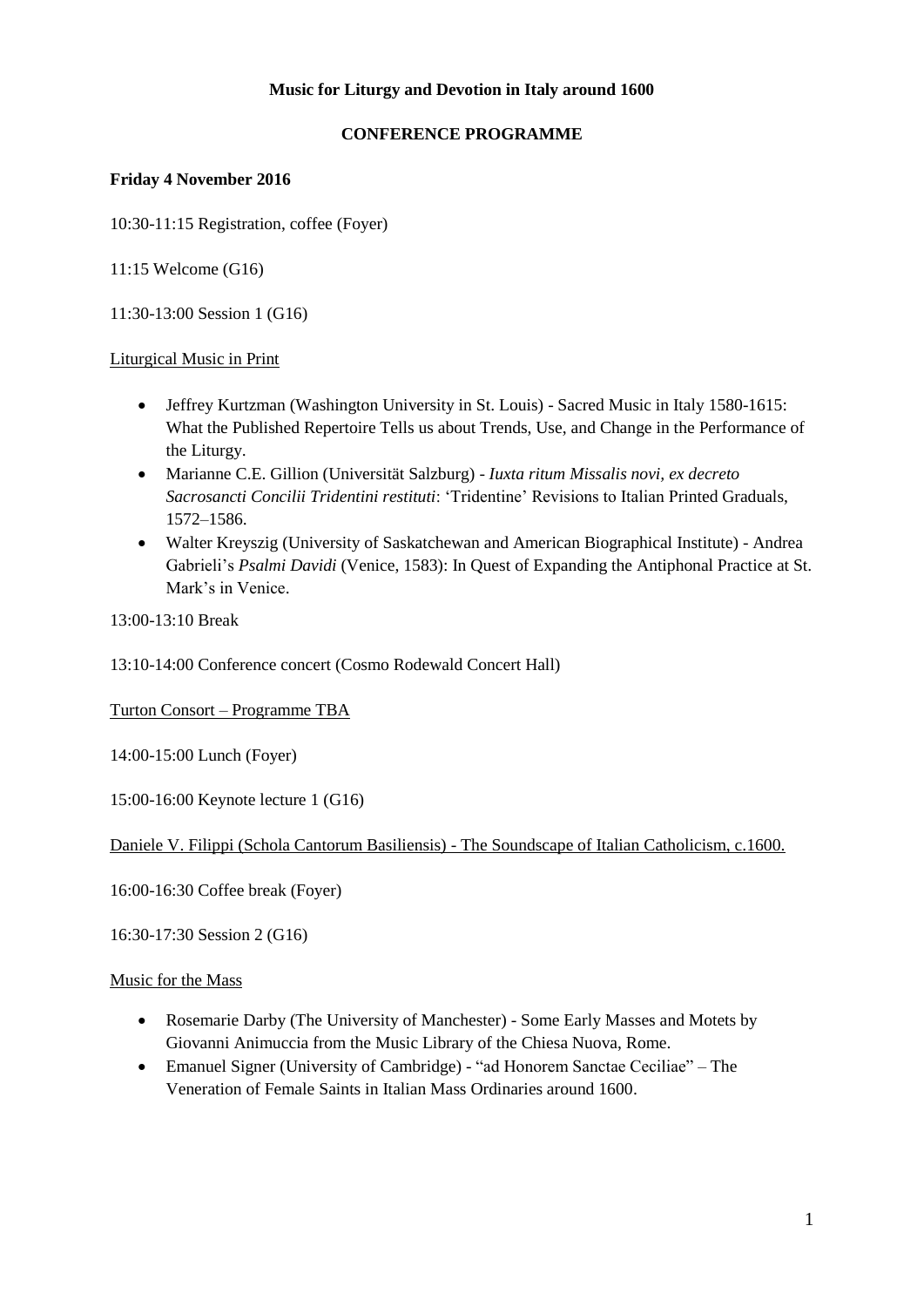#### **Saturday 5 November 2016**

#### 9.30-11:00 Session 3 (G16)

#### Devotional Music

- Esperanza Rodríguez-García (Universidade Nova de Lisboa) Still Another Book of Small-Scale Motets: Sebastián Raval's *Motecta* (1600).
- Ginte Medzvieckaite (The University of Manchester) The Sacred and the Secular in Giovanni Pellio's *Canzoni spirituali* (Venice, 1578 and 1584).
- Augusta Campagne (Universität für Musik und darstellende Kunst Wien) The Concept of 'Amateur' in Music for Liturgy and Devotion: Preliminary Thoughts Concerning Canzonettas and their Makers and Consumers in Rome.

11:00-11:30 Coffee break (Foyer)

11:30-12:30 Session 4 (G16)

#### Women and Music

- Gioia Filocamo (Istituto superiore di Studi musicali "G. Briccialdi", Terni) The Professional Creativity of Musical Women Between Courts and Devotion in the Early Modern Era.
- Angela Fiore (University of Fribourg) Music and Liturgy in Female Cloisters in 17th Century Naples.

12:30-13:30 Lunch (Foyer)

13:30-14:30 Keynote lecture 2 (G16)

# Noel O'Regan (The University of Edinburgh) - Between Liturgy and Devotion: Roman Confraternity Oratories and their Music around 1600.

14:30-15:00 Coffee break (Foyer)

15:00-16:00 Session 5 (G16)

Music for Papal Services

- Thomas Schmidt (The University of Manchester) On the Transmission of Polychoral Music in the Papal Chapel Around 1600.
- Luca Della Libera (Conservatorio di Musica Licinio Refice Frosinone) Marian Devotion in Rome between Music, Liturgy and Art in the Seventeenth Century: The Music of Alessandro Melani for the Pauline Chapel in Santa Maria Maggiore.

16:00-16:10 Break

16:10 Closing remarks, final discussion (G16)